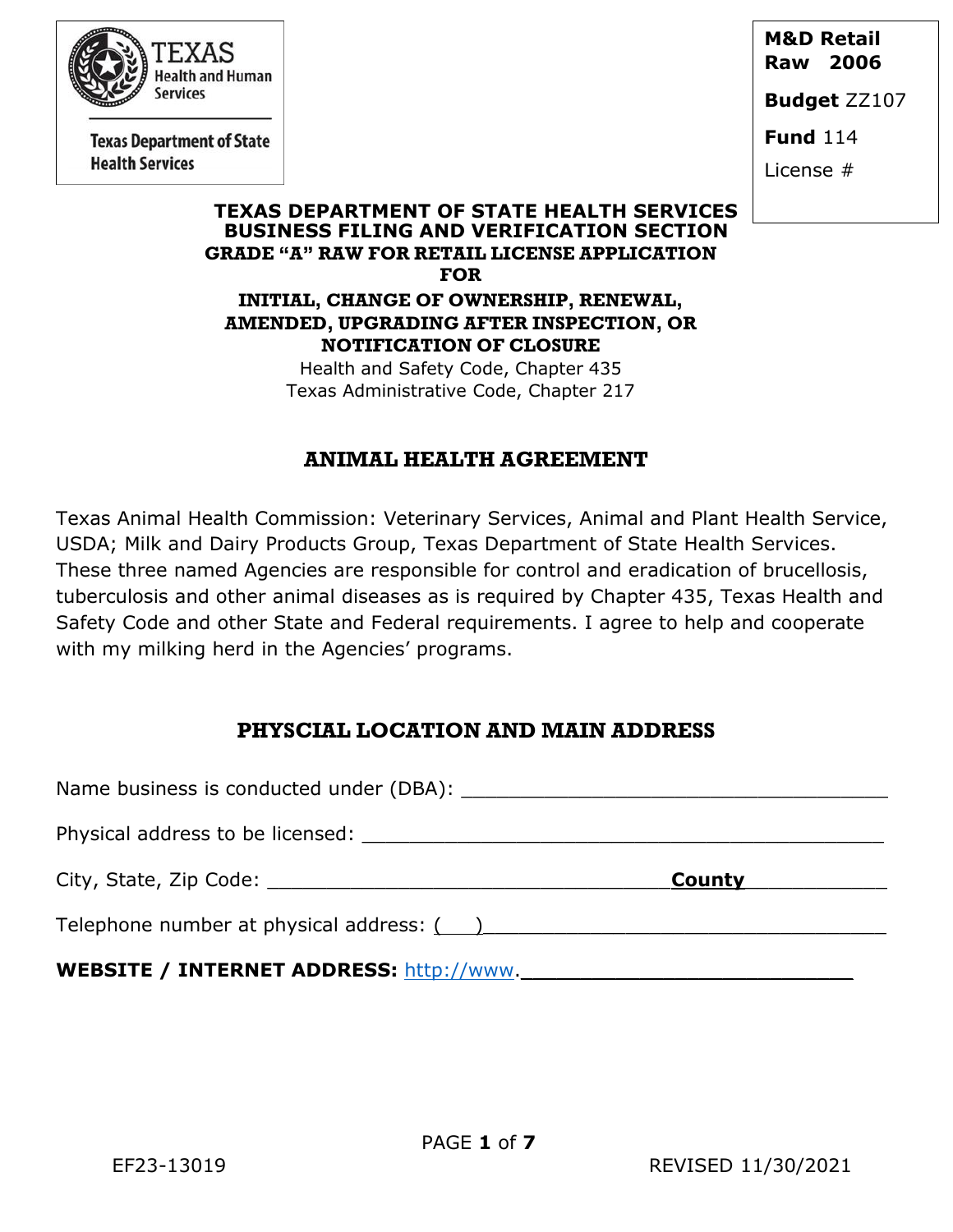## **PURPOSE OF THIS APPLICATION**

Mark appropriate box to indicate purpose of registration, and/or changes in registration status. If you were inspected and given notification that you need to apply for a license, check "Upgrade after an inspection citing lack of license."

#### **Upgrade after an inspection citing lack of license/registration**

Inspection number (on form from inspector) and date of inspection: \_\_\_\_\_\_\_\_\_\_\_\_\_

#### **Change of Ownership**

**Amended –** If business name (DBA) or location has changed, submission of fee isrequired as listed on page 5.

 $\Box$  Change of location (previous location):

 $\Box$  Change of DBA name (previous name):

Other:

 $\square$  Effective date of change:  $\square$ 

Not required to license. Reason:

#### □ Notice that firm is out of business. Date:

**Stop!** You do not have to complete this application. Go to the last page of this document to sign and date and mail this document to the address on page 6.

# **TYPE OF MILK SOLD**

Please check all that apply

|                                                                 | Cow                          | Goat         | $\Box$ Sheep  | $\Box$ Camel  | □ Water Buffalo |  |  |
|-----------------------------------------------------------------|------------------------------|--------------|---------------|---------------|-----------------|--|--|
| <b>PRODUCTS SOLD AT FACILITY</b><br>Please check all that apply |                              |              |               |               |                 |  |  |
| $\Box$                                                          | Milk Products                | □Fluid Cream |               | $\Box$ Yogurt | $\Box$ Raw Milk |  |  |
| $\Box$                                                          | Other, please list: ________ |              |               |               |                 |  |  |
|                                                                 |                              |              | $PAGE$ 2 of 7 |               |                 |  |  |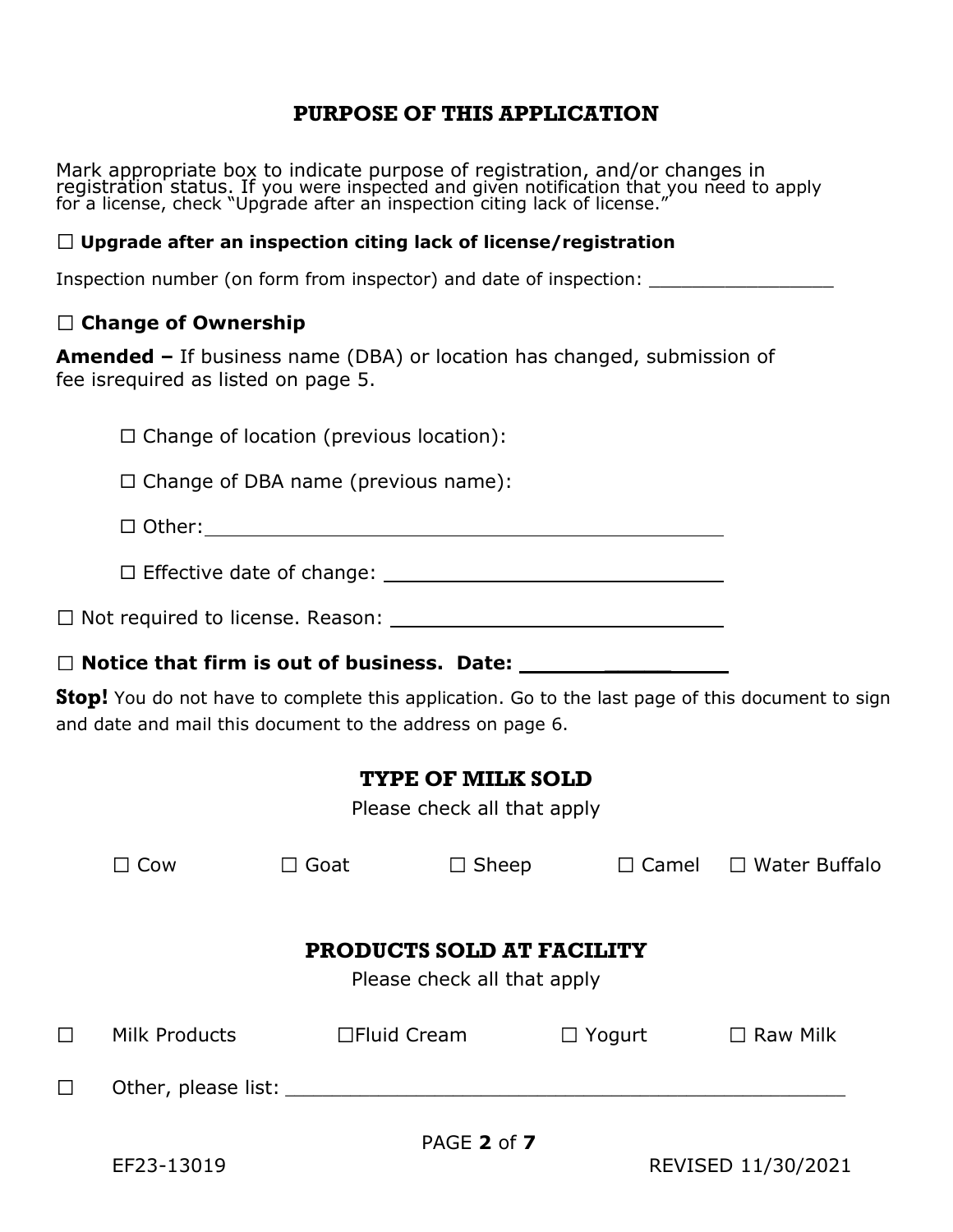#### **MAILING ADDRESS**

# **LICENSE HOLDER INFORMATION**

Please enter the 11-digit State Tax Payer's Identification number on file with the Texas Comptroller of Public Accounts and your 9-digit Federal Employee Identification Number (EIN). Sole Proprietors may enter their social security number.



**NO**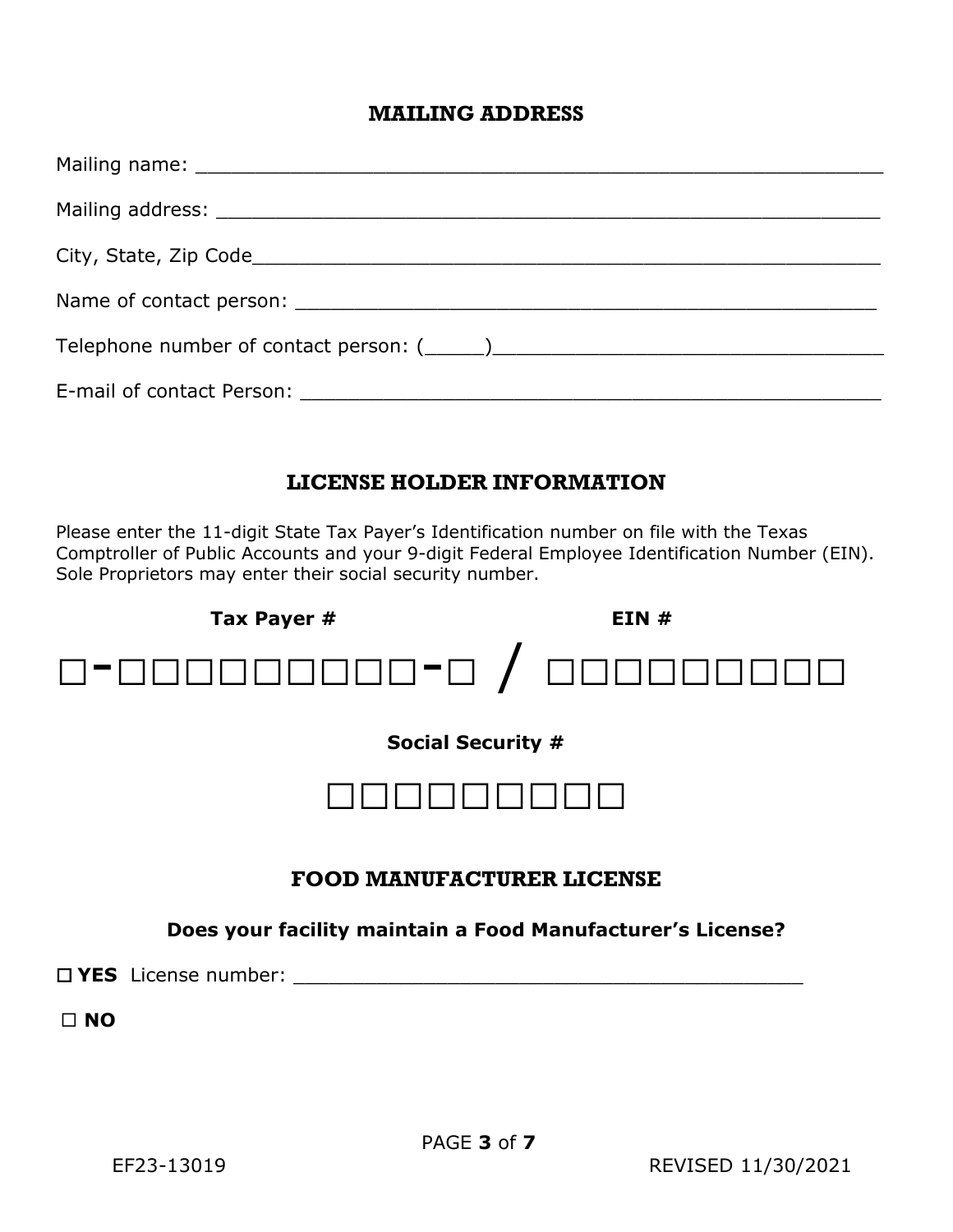# **Complete ONE section on this page that relates to your business ownership.**

| $\Box$ Sole Owner/Proprietorship |                                                                                 |  |  |  |  |  |
|----------------------------------|---------------------------------------------------------------------------------|--|--|--|--|--|
| Name                             | <b>Residence Address</b>                                                        |  |  |  |  |  |
|                                  | $\Box$ Partnership $\Box$ LP $\Box$ LLP $\Box$ LTD                              |  |  |  |  |  |
|                                  |                                                                                 |  |  |  |  |  |
| Partnership                      | Address: ADDRESS / CITY ST                                                      |  |  |  |  |  |
|                                  |                                                                                 |  |  |  |  |  |
|                                  |                                                                                 |  |  |  |  |  |
|                                  | Residence Address                                                               |  |  |  |  |  |
| Partner Name: 1997               | Residence Address                                                               |  |  |  |  |  |
|                                  |                                                                                 |  |  |  |  |  |
|                                  | $\square$ University/College $\square$ County/Department $\square$ Family Trust |  |  |  |  |  |
|                                  |                                                                                 |  |  |  |  |  |
|                                  |                                                                                 |  |  |  |  |  |
|                                  |                                                                                 |  |  |  |  |  |
|                                  | <b>Residence Address</b>                                                        |  |  |  |  |  |
|                                  | <b>Residence Address</b>                                                        |  |  |  |  |  |
|                                  |                                                                                 |  |  |  |  |  |
|                                  | $\Box$ Corporation<br>$\Box$ LLC                                                |  |  |  |  |  |
|                                  |                                                                                 |  |  |  |  |  |
|                                  |                                                                                 |  |  |  |  |  |
|                                  | <b>ST</b><br>ZIP                                                                |  |  |  |  |  |
|                                  |                                                                                 |  |  |  |  |  |
|                                  |                                                                                 |  |  |  |  |  |
|                                  | Residence Address                                                               |  |  |  |  |  |
| Officer's Name: Name:            | Residence Address                                                               |  |  |  |  |  |
| Name of Registered Agent: ____   |                                                                                 |  |  |  |  |  |
|                                  | Residence Address                                                               |  |  |  |  |  |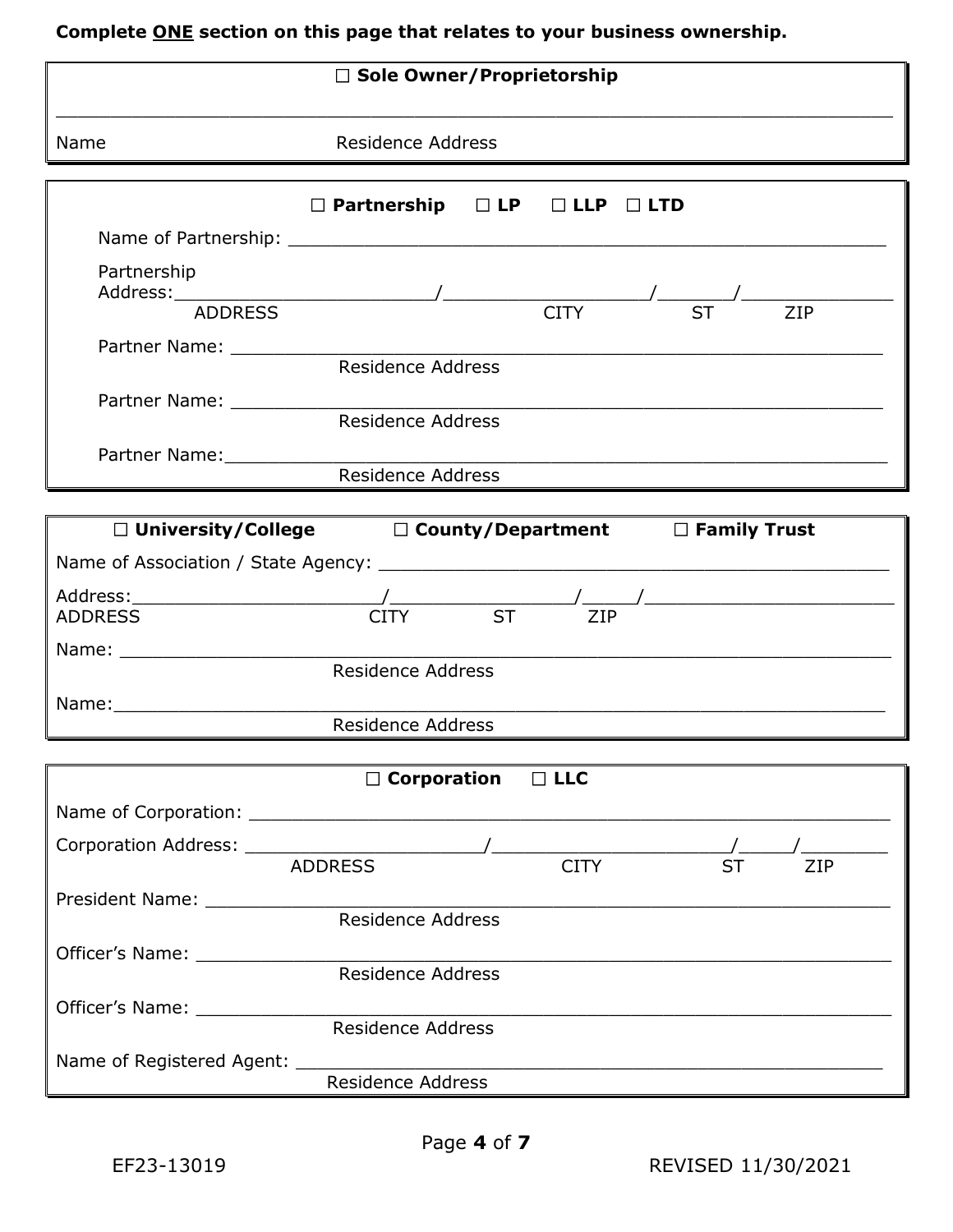## **FEE SCHEDULE FOR INITIAL, AMENDMENT, UPGRADE AFTER INSPECTION OR CHANGE OF OWNERSHIP APPLICATION**

For initial, change of ownership and/or Amended applications: Application and fee must be received prior to an inspection. Please allow 4 to 6 weeks for processing time.

| Check only one below:                                                       | <b>FEE DUE</b> |  |
|-----------------------------------------------------------------------------|----------------|--|
| $\Box$ Start date of regulated activity within September 1 - February 28/29 | \$800.00       |  |
| $\Box$ Start date of regulated activity within March 1 – August 21          | \$600.00       |  |

# **FEE SCHEDULE FOR AMENDMENT APPLICATIONS**

Amend an existing license (DBA name and/or location change only) **\$400.00**

# **FEE SCHEDULE FOR RENEWAL APPLICATIONS**

□ Renewal application **be a set of the set of the set of the set of the set of the set of the set of the set of the set of the set of the set of the set of the set of the set of the set of the set of the set of the set of** 

**Late Fee –** A person who files a **renewal** application **after August 31** must pay a late fee of **\$100.00.**

## **Initial, amendment, and change of ownership applications do not pay a late fee.**

## **INSPECTION FEES**

All milk product processors will be assessed a monthly inspection fee of \$.045 as stated in 25 Texas Administrative Code Chapter 217, Subchapter E, 217.91. Fees are assessed on a monthly basis and a minimum payment of \$5.00 is required. If a plant has not production and still maintains an active permit in the State of Texas, the facility will still be required to pay the minimum fee. Facilities shall submit monthly production data to the department no later than 15 days after the end of each monthly reporting period, accompanied by the required fee. The department may revoke a permit issued under Health and Safety Code 435, if the permit holder is delinquent in the remittance of the inspection fee.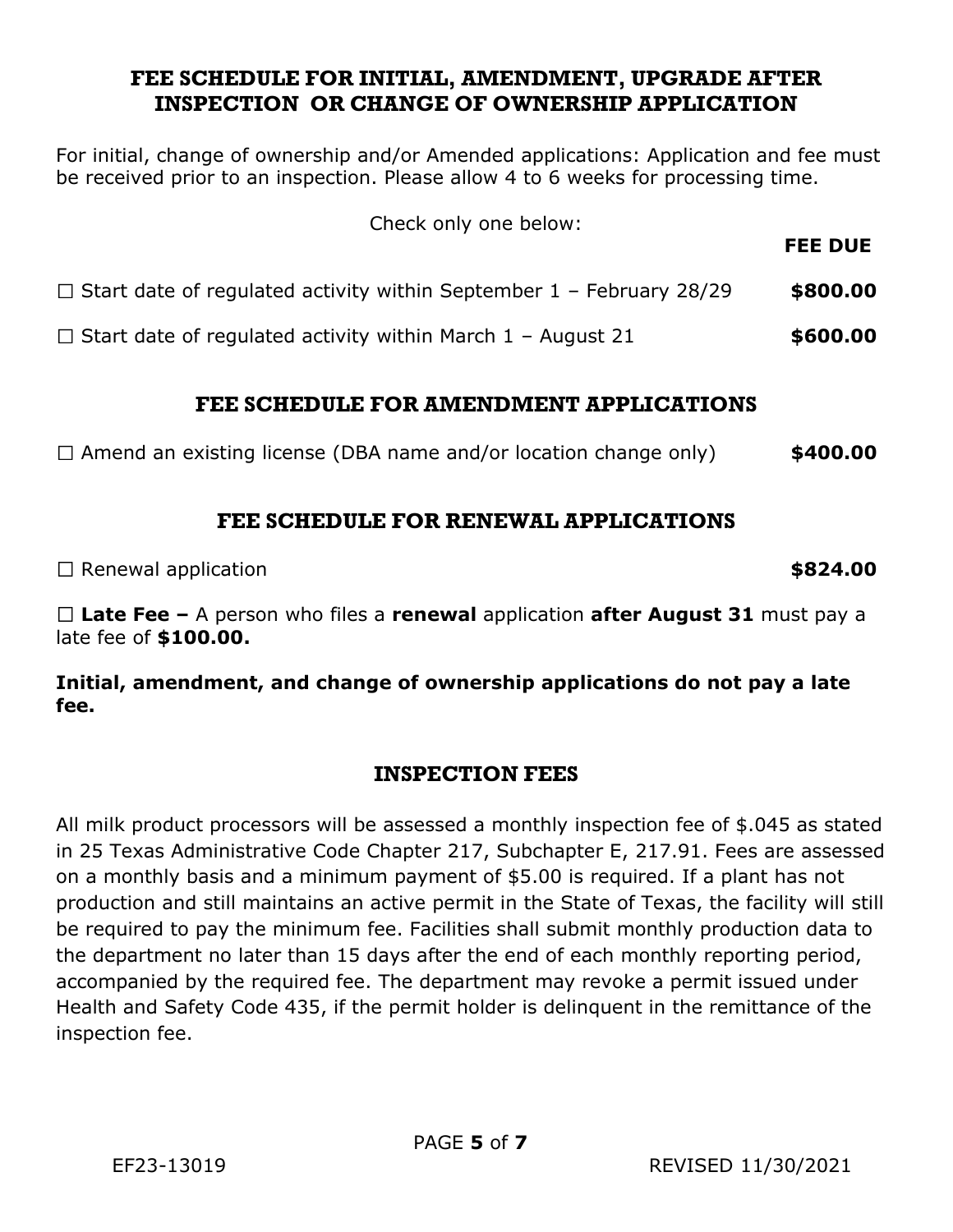## **IMPORTANT INFORMATION**

Normal processing time for all applications is four to six weeks

Make your check or money order payable to: Department of State Health Services

## **DO NOT SEND CASH OR A TEMPORARY CHECK**

#### **FEES ARE NON-REFUNDABLE**

#### **Renewed Licenses will expire every two years on August 31st .**

A failure to send the non-refundable fee and application to the addresses in accordance with the above instructions, will increase the normal processing time. Any returned checks received or postmarked after the expiration date will be assessed the \$100.00 late fee.

## **MAILING ADDRESS FOR APPLICATIONS WITH PAYMENT**

Texas Department of State Health Services Cash Receipts Branch MC 2003 PO Box 149347 Austin, Texas 78714-9347

A license will not be issued unless both the accurate **non-refundable fee** and application are received.

## **MAILING ADDRESS FOR OVERNIGHT (FED-EX, UPS)**

Texas Department of State Health Services Cash Receipts Branch MC 2003 1100 West 49th St Austin, TX 78756

## **MAILING ADDRESS FOR APPLICATIONS WITHOUT PAYMENT**

Texas Department of State Health Services BF&VS, Food & Drug Business Filing and Verification Unit - MC 2835 PO Box 149347 Austin, Texas 78714-9347